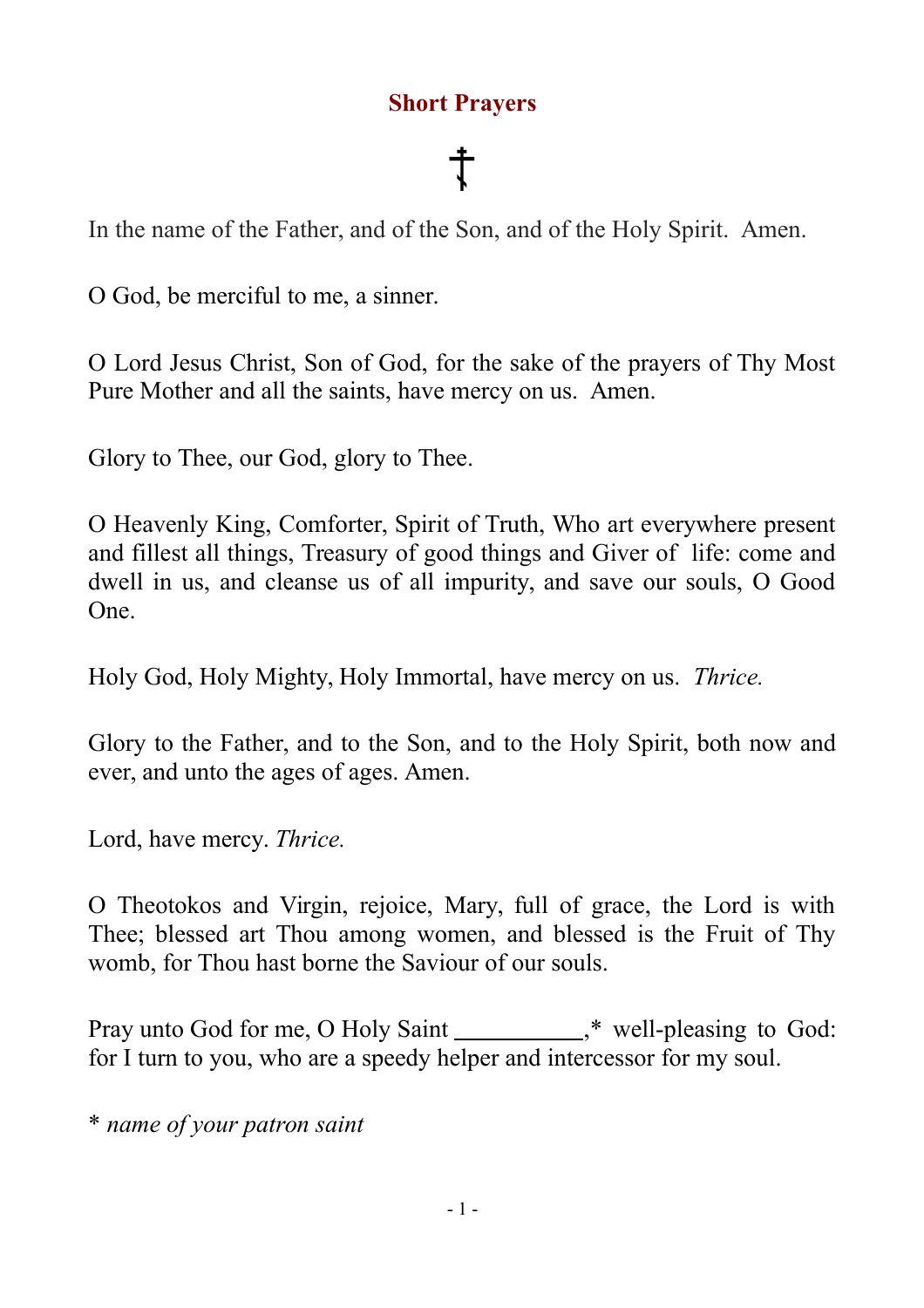## **The Lord's Prayer**

Our Father, Who art in the heavens, hallowed be Thy name. Thy kingdom come, Thy will be done, on earth as it is in heaven. Give us this day our daily bread, and forgive us our debts, as we forgive our debtors; and lead us not into temptation, but deliver us from the evil one. For Thine is the Kingdom, and the power, and the glory now and ever, and unto the ages of ages. Amen.

### **Lenten Prayer of St. Ephrem**

O Lord and Master of my life, take from me the spirit of sloth, despair, lust of power and idle talk.

But give rather the spirit of chastity, humility, patience and love to Thy servant.

Yea, O Lord and King, grant me to see my own transgressions and not to judge my brother, for blessed art Thou, unto ages of ages. Amen.

# **Symbol of Faith (The Creed)**

I believe in one God, Father Almighty, Creator of heaven and earth, and of all things visible and invisible.

And in one Lord Jesus Christ, the only-begotten Son of God, begotten of the Father before all ages;

Light of Light, true God of true God, begotten, not created, of one essence with the Father through Whom all things were made.

Who for us men and for our salvation came down from heaven and was incarnate of the Holy Spirit and the Virgin Mary and became man.

He was crucified for us under Pontius Pilate, and suffered and was buried;

And He rose on the third day, according to the Scriptures.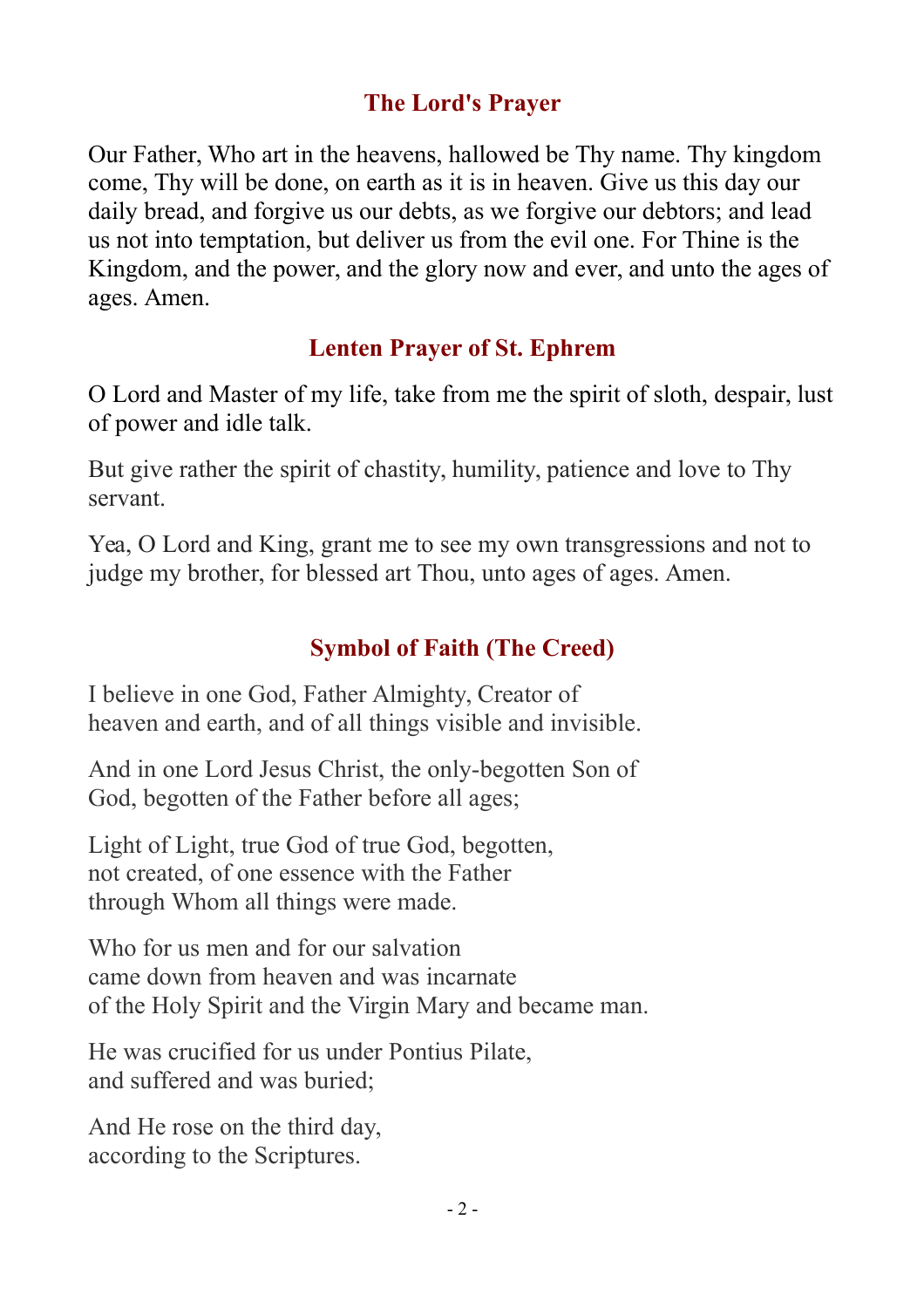He ascended into heaven and is seated at the right hand of the Father;

And He will come again with glory to judge the living and dead. His kingdom shall have no end.

And in the Holy Spirit, the Lord, the Creator of life, Who proceeds from the Father, Who together with the Father and the Son is worshiped and glorified, Who spoke through the prophets.

In one, holy, catholic\*, and apostolic Church.

I confess one baptism for the forgiveness of sins.

I look for the resurrection of the dead, and the life of the age to come.

Amen.

\* *catholic – соборный*

#### **Psalm 22 (23 in the English Bible)**

The Lord is my shepherd; I shall not want.

He maketh me to lie down in green pastures: He leadeth me beside the still waters.

He restoreth my soul: He leadeth me in the paths of righteousness for His name's sake.

Yea, though I walk through the valley of the shadow of death, I will fear no evil: for Thou art with me; Thy rod and Thy staff they comfort me.

Thou preparest a table before me in the presence of mine enemies: Thou anointest my head with oil; my cup runneth over.

Surely goodness and mercy shall follow me all the days of my life, and I will dwell in the house of the Lord for ever.